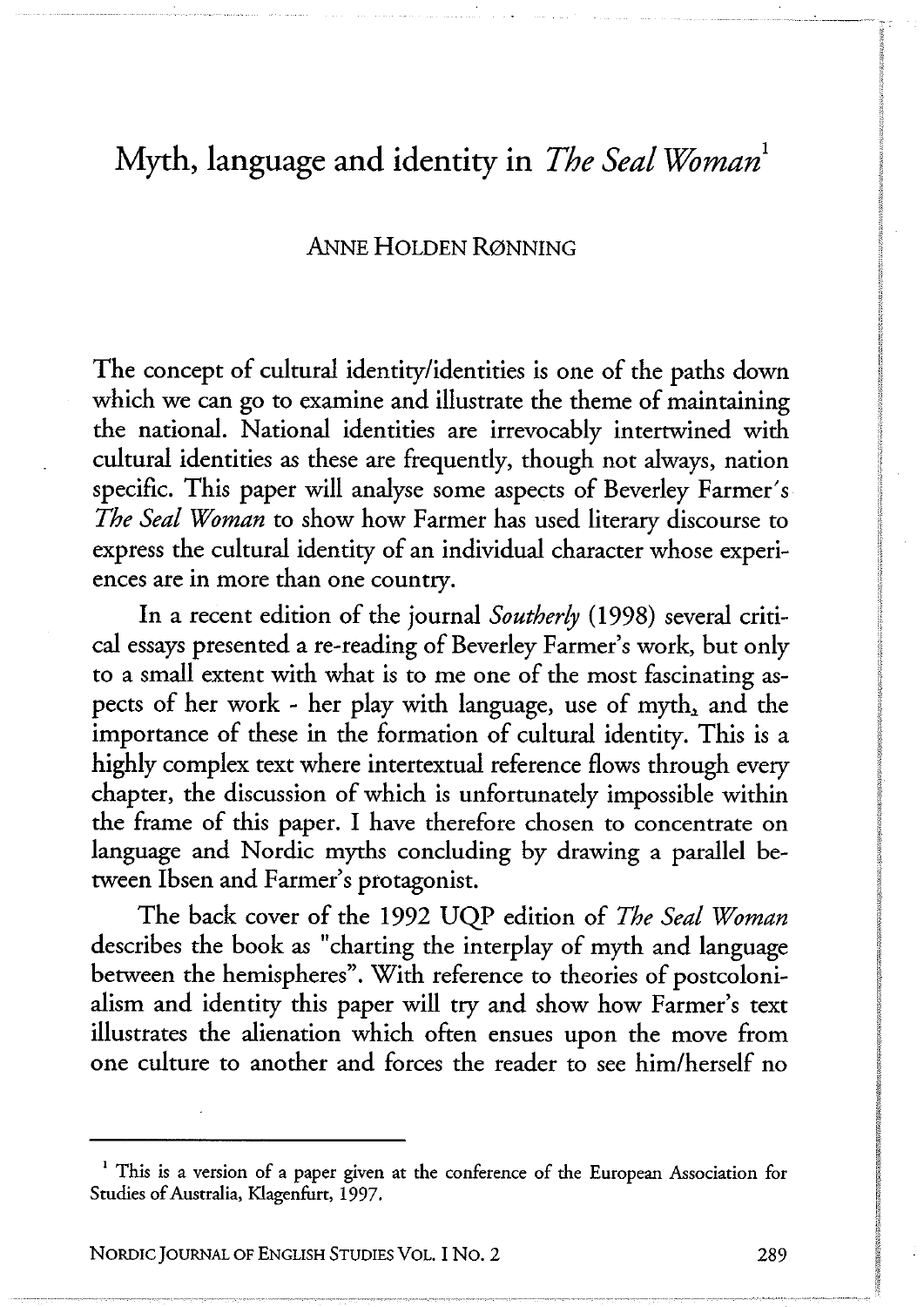longer as someone who belongs to the hegemonic culture - but as the "other" - a salutary experience.

Farmer's use of foreign words in *The Seal Woman* is a narrative strategy common in postcolonial and multicultural literatures to express the search for identity. To the best of my knowledge, Farmer is not of Danish descent, but has consciously used the discussion of what is the meaning of words as a tool in understanding the culturally different context in which Dagmar finds herself. Whereas earlier Farmer has dealt with the experience of dual identity and bilingualism in a Southern European context, here she moves to Scandinavia. The story is set in Australia but Farmer uses a Nordic language and mythological tales from the northern hemisphere to form the centre around which the protagonist investigates her own cultural belonging.

Returning to the place where she and her husband, Finn who was then working on a ship in the Antarctic, spent their early married life Dagmar hopes to come to terms with her present situation, to reestablish her belief in herself, and regain her own sense of cultural belonging. The text is thus also a "moving out to move in", a narratological device used among others by Christina Stead in several of her books, and a reversal of the pattern in much traditional Australian literature where the protagonist frequendy moves *from* Australia rather than *to* it. In dealing with widowhood Farmer adds a further dimension to the novel since this is a topic relatively seldom dealt with within the framework of cultural identities. The text is thus a journey through grief by a process of defamiliarization of identity—a dual coming to terms.

Identities have been the source of much social anthropological and postcolonial criticism (Barthes, Gates, Hall, During). Here I use the term to refer to the complex mix of language, music, rituals which ground what we know as our own cultural identity and the "bits and pieces" of different cultures all "altered by their history and experience of cultural contact" (During 1990: 67). What During has called "misrecognitions" (1990: 71), that is, the rhetorical strategies which define things culturally from a point of view which is false, is a central motif in the investigation of Dagmar's self in relation to her surroundings. Early in the text Dagmar meets two little boys on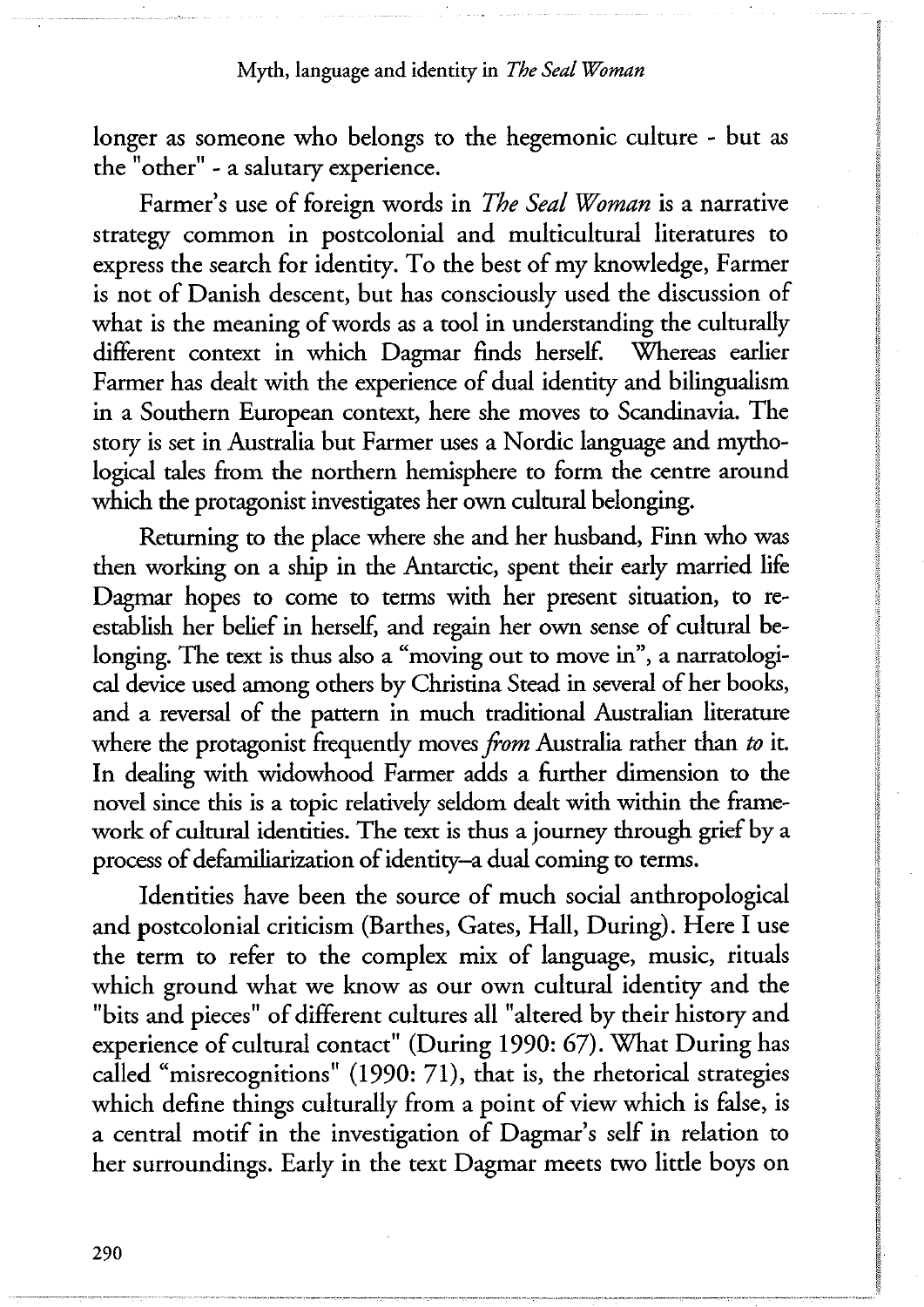the shore and tells them that she comes from Denmark and Norway. This is the cause of unexpected laughter and derision:

'Norway!' the little one hooted, and looked up for the other's approval.

'What do you mean,' he scoffed, *'no* where? You got to live *some* where.'

*(TSW3,* emphasis in the original)

Throughout the book Dagmar, a Danish widow, her Norwegian husband having been drowned in the Kattegat, uses language as the source of coming to terms with whom she is, and to establish her own cultural identity as rooted in Scandinavia. Farmer's use of Danish words without translation underlines the "otherness" of the protagonist Dagmar. Here Farmer is touching on one of the key concepts in postcolonial theory as well as a major issue within our ever increasingly global world. Who am I? Where do I belong? To a person with a knowledge of a Scandinavian language this text has an added dimension as it takes up aspects of discourse, which deal with the questions of equivalence. The words referred to are often untranslatables, as any simple word for word translation robs them of their cultural connotation.

Dagmar's very name is even a source of confusion and noncomprehension for the Australians. She asks her friend and lover Martin to repeat her name, since he seems unable to pronounce it correctly. To her the way he says it, "... sounds ugly in English. So hard", whereas to Dagmar it should sound softer, (Danish is a language with soft consonants). Martin's new attempt to pronounce it correctly ends in another fault of pronunciation as he says

'Dowgmor.'

'Not Dowgmor! Mor is mother. Moder, mor.' 'More? Mower? And what's dag? Day? Day mother?' 'I think it is really *day maiden.* So my father-in-law said.' (100, emphasis in the original)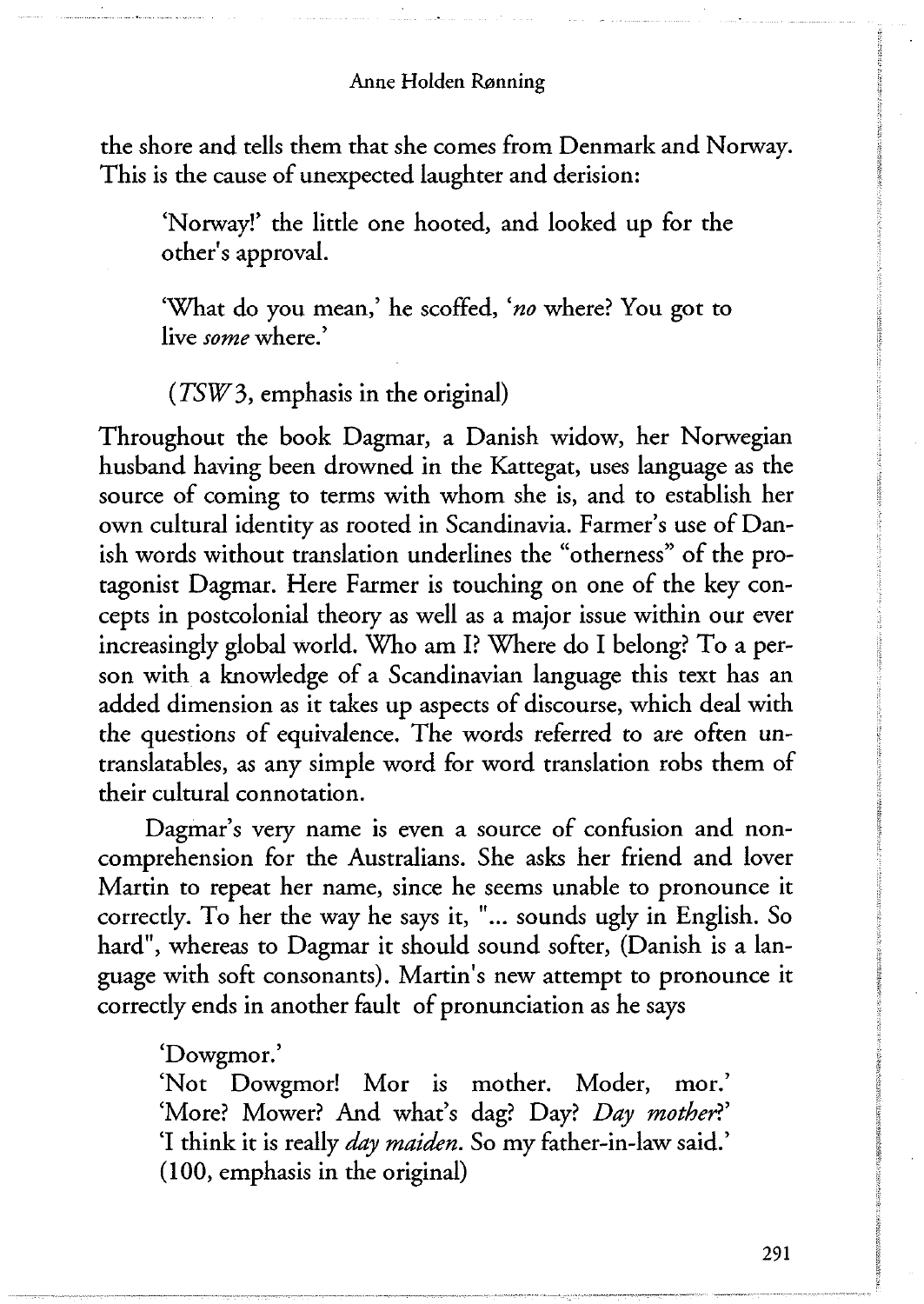In fact the name Dagmar was a name often given to Danish queens. One of the fascinating aspects of language is that it implies the need for competence not only in pronunciation but equally in the cultural and linguistic connotations, which need to be understood for fruitful dialogue. An incident in the text which might support this is the occasion when Dagmar is making cherry jam from an English recipe from 1861, which states that it has to be stirred with a spaddle. Martin thinks this must be a Danish word, but she replies, "Nej English". He then looks up in the dictionary and cannot find it "but he said it was a good word all the same and worthy of preserving" (274). In fact it is a litde spade! The subtext is that Martin's lack of interest in the linguistic differences between Dagmar and himself can be interpreted as male patriarchal dominance over the "other" as both female and linguistically inferior, as hers is not the dominant language of the country in which he lives. However, this could also be seen as Farmer addressing the increasingly multicultural society in Australia where questions of linguistic superiority or inferiority are topical.

The text is peppered with examples of Dagmar's search for linguistic and cultural equivalence as a source of understanding of her own situation, so I will merely mention a few. Often they are related to food — as when she thinks of making "rødgrød" *(TSW* 273) which she first calls plum soup, then red porridge. In fact it is a dessert dish, stewed plums or red berries, thickened to resemble a porridge — hence the name, but it has to be seen and tasted to be appreciated. It is an untranslatable. Martin fails to understand either the name or the cultural connotations of the "phenomenon" which is so classically Scandinavian.

Fauna and flora are another source of linguistic investigation. Dagmar sees cormorants on the shore and immediately starts searching mentally for the linguistic equivalent in Danish-"ålekrage" — as if only then can she come to terms with what that bird represents (210). At the same time they remind her of her own country and can be seen as symbolic of the migration process, which Dagmar is undergoing. Other examples are the discussion about the "skovæble" is it wood apple or crab-apple and what would these different translations imply culturally? (41) Farmer uses this device to show the Austra-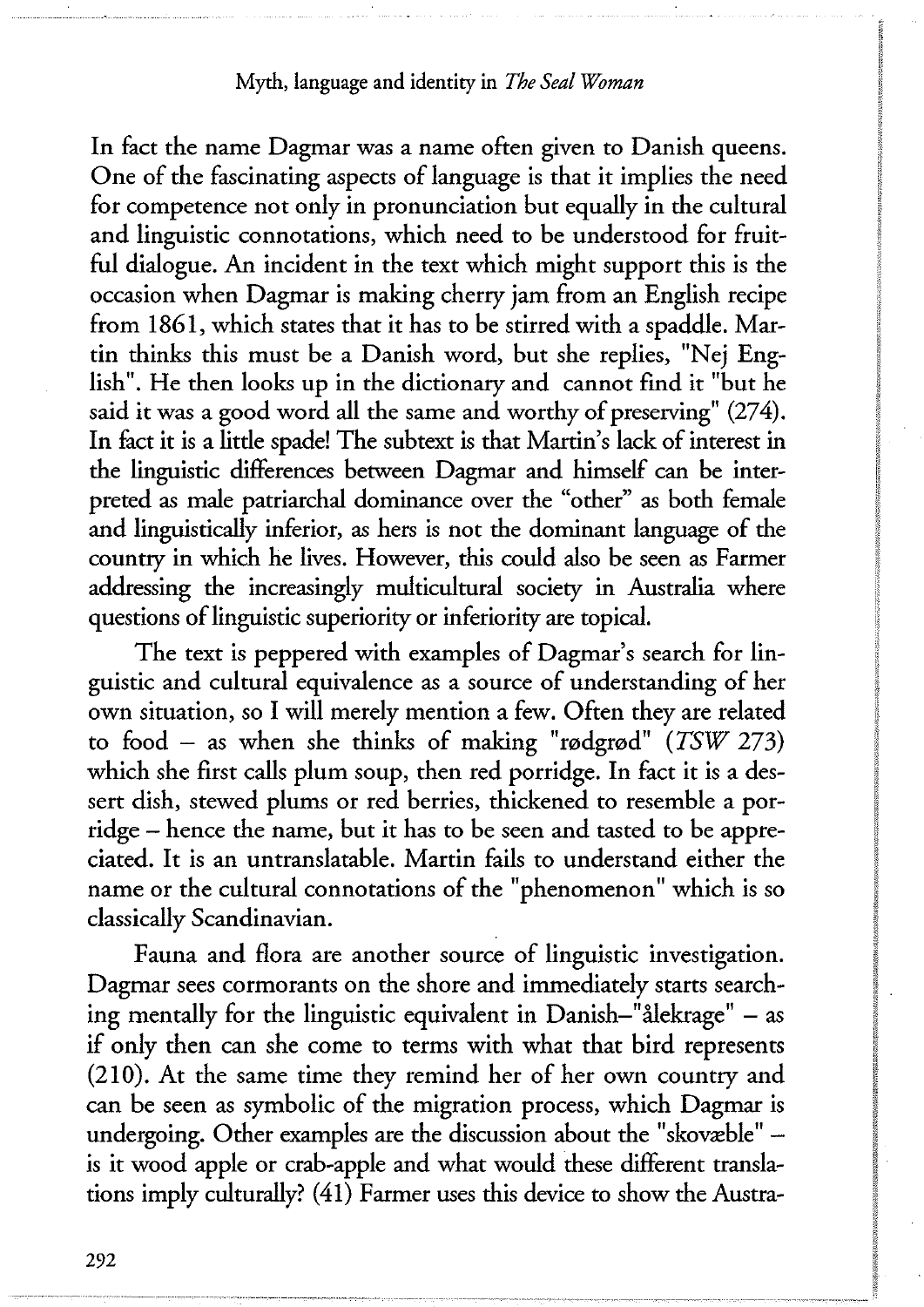lian Martin's inability to understand the nuances of language. In a discussion about seals — sometimes called "sælhund" in Danish-he can only pronounce it as "sjæl" which means "soul". Any conversation between them with such a basis inevitably and frequendy becomes confused. We might ask whether Farmer is here trying to indicate a situation which often occurs in multicultural Australia.

Martin is portrayed as stereotypical male Australian, who fails to see the need to understand and meet Dagmar on her own level. By the end of the book Martin is not much further in understanding their cultural differences, as is evident in the scene where Dagmar gives Martin's daughter the story of the seal woman which she has written down. She has dedicated it to Martin's daughter, "Lyn, min lille pige fra havet" to his annoyance as he thinks she is calling his daughter a pig. The phrase is actually a term of endearment, (My little girl from the sea), not as Plunkett says "To my girl from the sea" (Plunkett 1998: 124). Thus Dagmar adds an emotional element to the dedication.

On a more mythological note the sight of jellyfish evokes fear inn Dagmar. She calls them "vandmænd", referring to a belief that they are "watermen, drowned sailors of my childhood fear, bluespooling ghosts of the water" (132). To her Australian friends it is incomprehensible that she can be afraid of them. This association of fish and other life in the sea with drowned sailors is common in many parts of Scandinavia. Dagmar relates how in the fjords jellyfish were sometimes known as "draugspy" and explains it thus: "a sea ghost. A living dead-undead? ... He can come as a merman with eyes of rock crystal. Or he is a stranger suddenly there among the crew—he is drawn to boats, he might not even know that he is dead" (133). The link between the "draug" and the seals is posited.

## *Northern myths*

Myth and symbolism are central elements of the structure Framer uses in intertwining the personal and the cultural aspects of the story, and the relevance of the title of the book. A central myth in the story is that of the seal woman or the Selkies. Early on in the story when Dagmar meets the two boys on the beach in Australia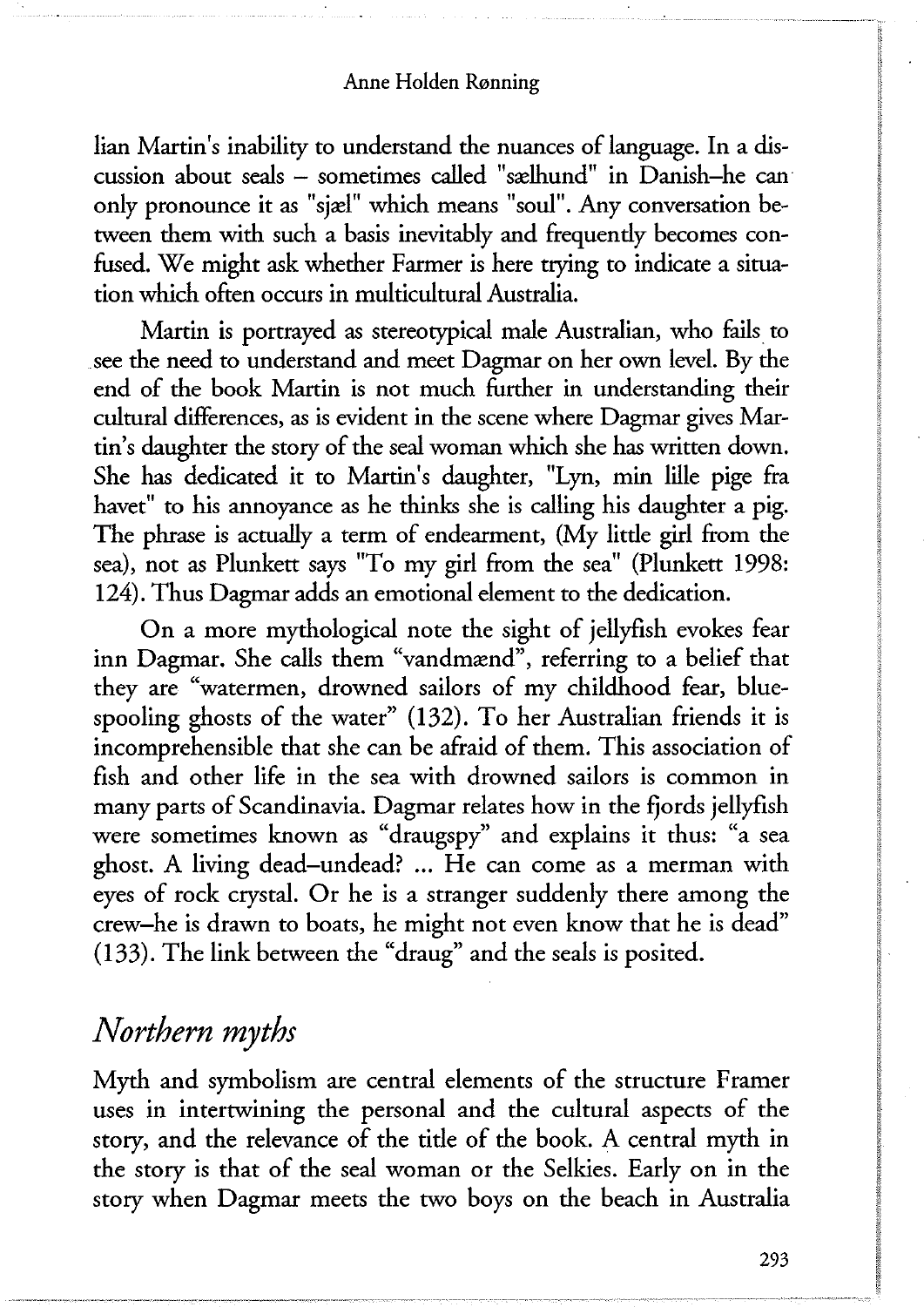and they discuss typically what it is like in Norway and Denmark, where "you got Macdonald's?". Farmer relates stereotypical views of what Scandinavia is like as an introduction to the topic of seals. Her friend, Tess, of Greek immigrant parents, gives Dagmar a newspaper cutting describing the influx of dead seals on the Swedish coast and in the Baltic Sea (15). Seals were in actual fact at the time the book was published invading the Scandinavian coasts due to an ecological imbalance of fish in the sea, indicative of a lack of harmony in the environment. Here Farmer is using a real event and a real problem to show how superficial it seems to the Australian, Tess, as opposed to Dagmar who knows the areas where the dead seals were found. Thinking of the Scandinavian coast is particularly poignant for Dagmar as it brings back other memories; not least searching the shores for some trace of Finn after the polar research ship he worked on was hit by an oil tanker. The seals are thus symbolic of her own situation. By introducing this theme at the beginning of the text as well as making frequent references to seals and seal legends throughout, and closing the same text with the story of the seal woman, Farmer highlights the importance of the seal as a creature which belongs neither in one environment nor another. Seals after all can survive on land as well as in water, unlike fish. As a symbol of cultural identity they might be said to symbolize cultural ambiguity as Stier calls it (Stier 1998).

The intertextuality of the seal legends makes for complex reading, as it varies from factual details to listening to a record where Joan Baez is singing "The Great Silkie of Sule Skerry", but she omits the fourth verse which reads:

'It was na weel' quo the maiden fair 'It was na weel, indeed,' quo she, 'that the Great Silkie of Sule Skerrie Suld hae come and aught a bairn to me'. (111)

The omission of the verse which tells why the Silkie wants the child, which is his own, adds significance to the story as one of the legends was that Silkie came ashore and got young girls pregnant. The seal woman myth as told in the Appendix , on the other hand, is sym-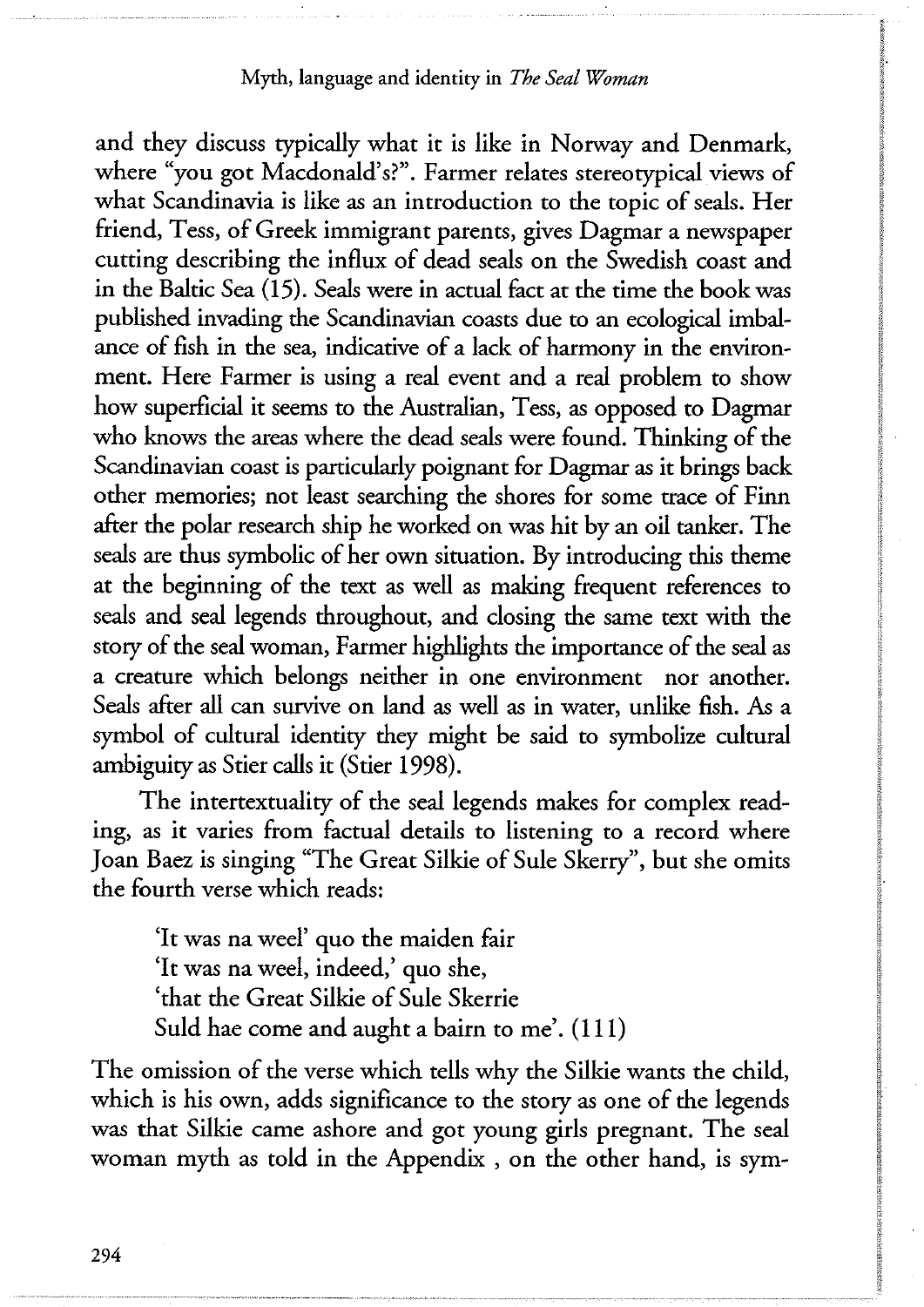bolic and expressive of the search for a true self, which is bilingual and bicultural, and parallels Dagmar's search.

There are several versions of the seal legend, so that like much mythology it typifies the storied nature of myth – the adaptability of legend to different climes and tribes. Farmer draws on and refers to Eskimo and Scottish versions (the Silkie) as well as *Edda,* but in my opinion especially Sedna, the Eskimo goddess of marine animals, who hostile to the human race has power only over things in the sea (112). It is, however, impossible to say whether Farmer has used any one version, as her presentation seems an analysis of several versions of the myth at different stages in the book. In the Eskimo tradition the seal was originally a young girl, the only child of a widowed father, courted by many men refusing all of them until she is carried away by what turns out to be in reality a bird, a Bird-spirit. When her father tried to rescue her he ended up having to sacrifice her, each axe blow to her fingers clinging to the boat turning into seals of different kinds.<sup>2</sup> It is interesting to note that at the time of publication two children's books were also published about the Selkies, one by Susan Cooper, *The Selkie Girl* which tells of fairy people who live under the sea and wore sealskins to move through the water.

They, the Selkies, Silkies had a magical power to change shape into humans (110-111). Likened to Sirens in classical mythology they could lure men to their death. If courted and brought ashore they could never return to the sea unless they find their sealskin. In several of the legends it is the children who help their mother to regain her sealskin and return to her original home. Central to all these myths, whether the figures are male or female, is the sense of prime belonging in one place and one element to which they will always long to return. Symbolically this could be seen as representing the multiculturality of contemporary society  $-$  just as the seal woman belongs wholly neither on land nor on sea, her identity is dual/multiple. When ashore she can be a human being as long as her skin is hidden, but all the time she has a yearning for her "people" in the sea. It is thus to her roots that she will return, as does Dagmar.

**<sup>2</sup> New Larousse. Encyclopedia of Mythology. (London: Hamlyn, 1972), 424-46.**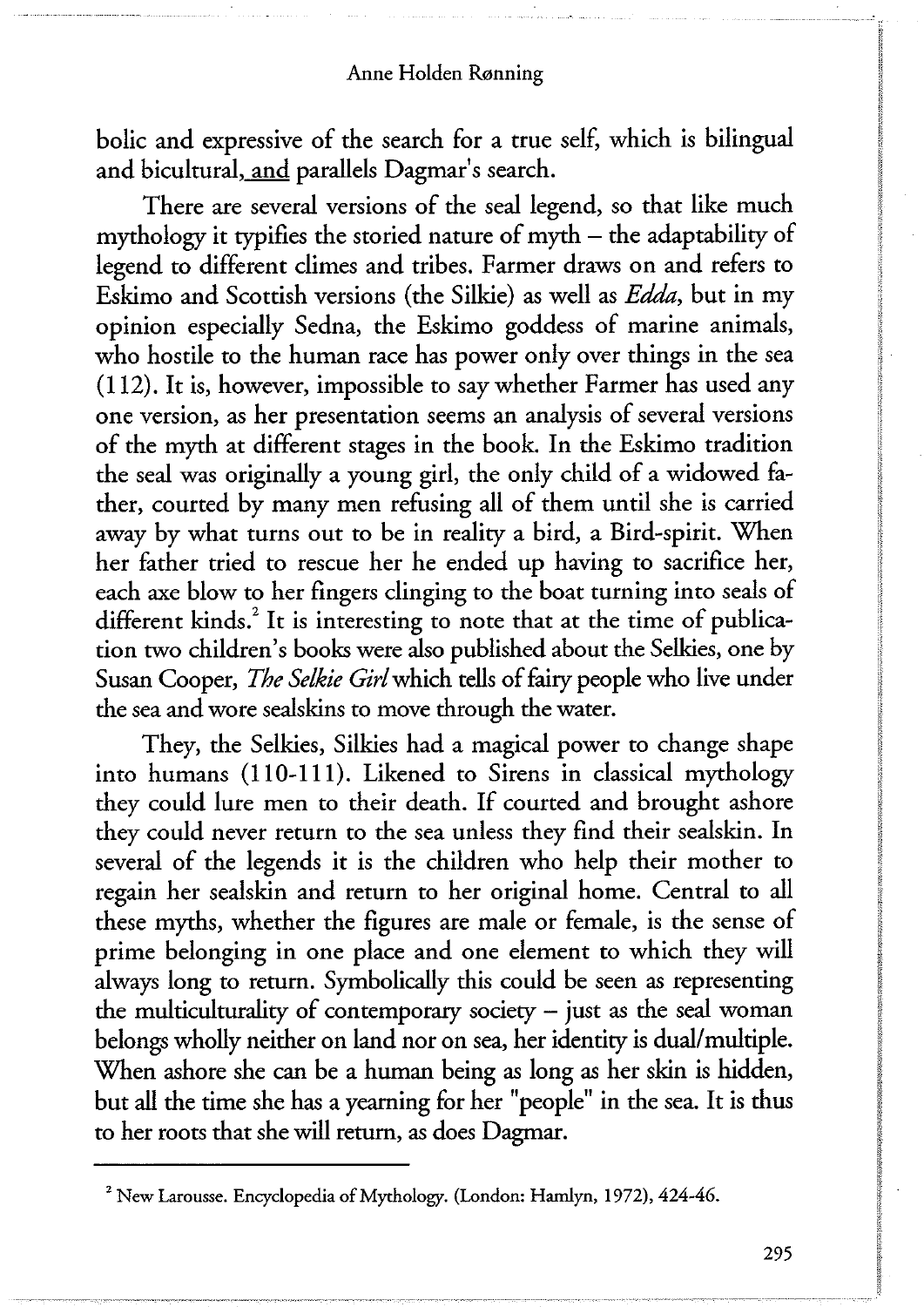At the same time, parallel to the legend of the seal wo/man, Farmer in my opinion, draws on other literary Nordic ideas of attachment to the sea, such as we find expressed in Ibsen's *Fruen fra Havet?* Coming from Denmark where one is never far from the coast, Dagmar is portrayed as having a close affinity with the sea. She seems continuously drawn to the sea like the female silkies. To what extent Farmer is consciously drawing on Ibsen is impossible to say, but I should like to conclude by drawing some parallels between the two texts.

Ibsen's play is primarily about Ellida, Wangel's wife, who comes from a coastal area. She has been called the lady from the sea by the local population when she worked as a teacher on an island with a lighthouse and spent much of her time by the sea. She longs to go back to the sea because she feels claustrophobic when enclosed and surrounded by mountains. In other words the mountains become symbolic of the pressure she feels from her marriage and the rift between her and her husband. Repeatedly throughout the play we find phrases such as "you are part of the sea", "you are in communion with the sea". In Ibsen's own words:

I believe, that if people had become accustomed from an early age to living a life on the sea - maybe *in* it - they would be much more perfect and happier. (Act 3) $4$ 

and again

.. haven't you noticed that people living by the open sea are completely different? It is almost as if their lives are like the sea with the ebb and flow of the tide in their thoughts and suppositions. (Act 4)

The symbolism in Farmer's novel about the draw of the sea for Dagmar parallels that in Ibsen's play. The symbolic act of Friman throwing their engagement rings into the sea, thus wedding him and Ellida to the sea is paralleled in the seal legend. Is Farmer indicating

**<sup>3</sup> The traditional translation of the tide of this play** *The Lady from the Sea .* 

**<sup>4</sup> The translations are my own.**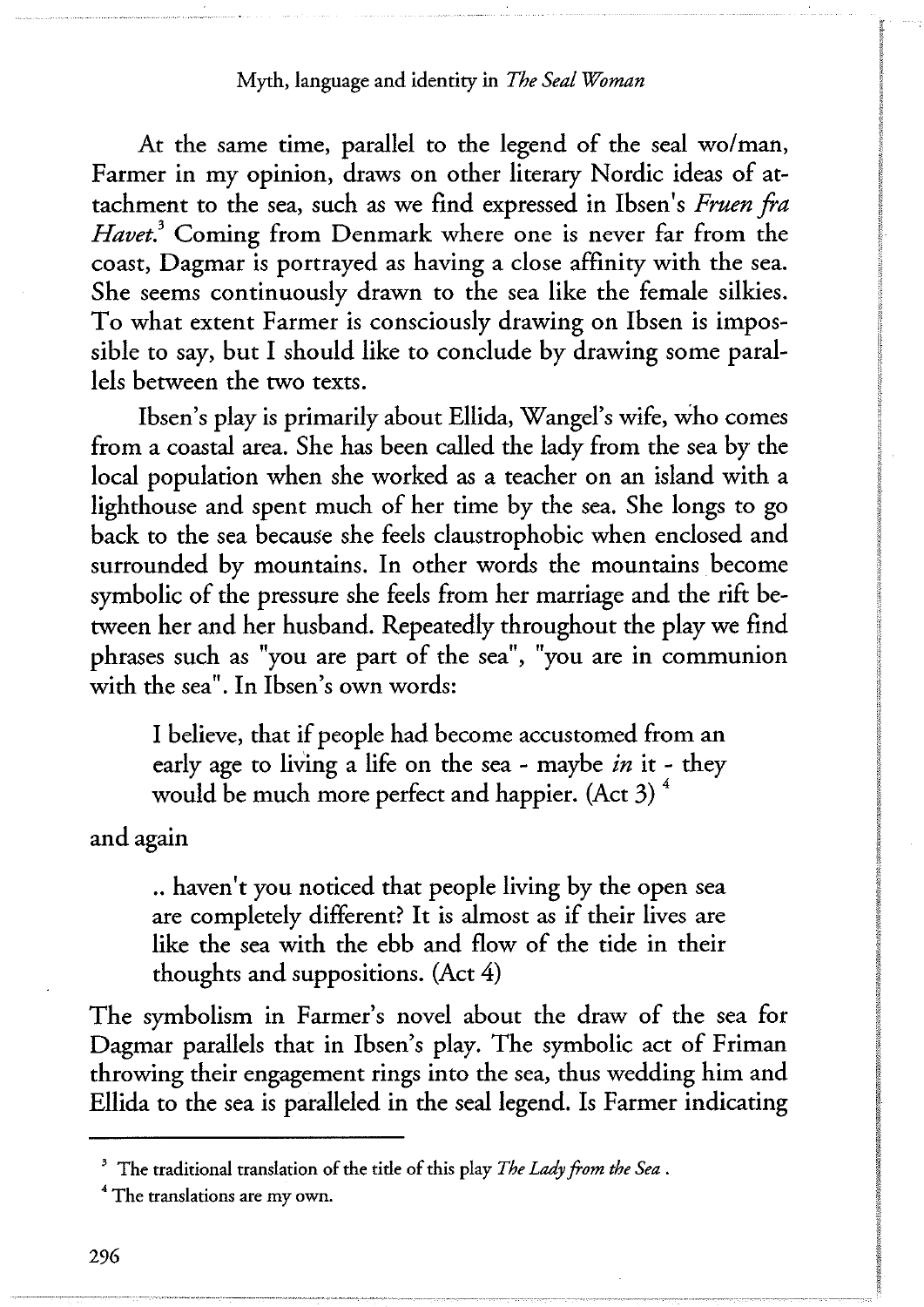that Dagmar is like Ellida (Fruen fra Havet) someone who belongs to and is possessed by the sea?-We may ask whether there is a rewriting of Ellida and Wangel in Dagmar and Martin.

Another parallel is the figure of the mermaid. Ellida has requested Ballestad, a visiting painter, to include in his portrait of the town a halfdead mermaid rather than a Viking, a mermaid who has lost her way in from the sea and cannot return or find her way back, and to call it "the fate of the mermaid" – the parallel to the seal story is obvious. On several occasions, and especially when she is reflecting on her own situation, Dagmar is depicted as sitting on a rock, almost like a mermaid, looking out to sea and musing. Dagmar and Ellida, I suggest, are like the mermaid and the seal woman. If they do not return to the coast they will never regain peace of mind. Dagmar is continuously fascinated by and drawn to the sea which in the final issue drags her back to her native Denmark where the sea is never far away from any house. The flow of language in the text can be compared to the flow and ebb of the tide, which is a dominant symbol in the book. Further parallels to Ibsen's text are obvious when Ellida talks to Friman about the sea and especially whales and seals.

The frequent change of narrative perspective in Farmer's text underscores the insecurity of the protagonist and her continual search, as does the linguistic emphasis on difference and intelligibility. This is, in my opinion, exemplified in Dagmar's trip to the Nullarbor plain and the Nullarbor caves, a trip which forms a turning point in her path to coming to terms with her grief, and to understanding her own identity. Whilst her Australian friends see this as a way for her to see something mythologically interesting in Australia, and a contrast to all the Eskimo, and Antarctic mythology discussed in the text. It is also supposed to function as part of a healing process, but to Dagmar it is yet another conviction that she does not belong in the hot southern climate, either linguistically or culturally. Having found herself she then returns to the colder climes of the north and the sea to which she belongs, just like the seal woman in the legend who is finally restored to her own people in the sea.

Is the use of a female protagonist and one from the European continent a deliberate ploy on Farmer's part to contrast the macho, all-